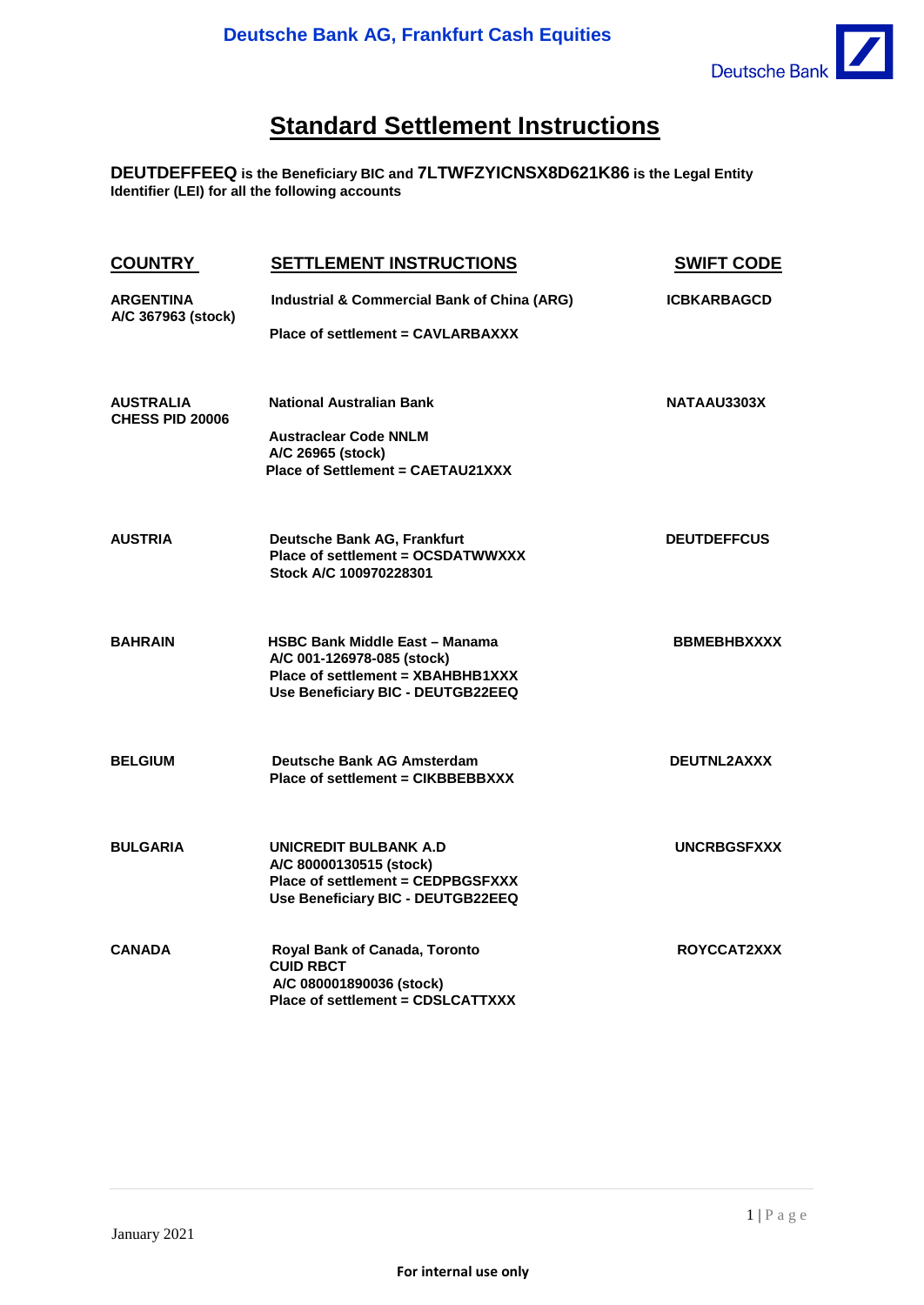

#### **COUNTRY SETTLEMENT INSTRUCTIONS SWIFT CODE CHINA Shanghai Participant Number 722 (Agency) Our Investor ID 990025219 CHINA Shanghai DSALHKH1XXX**  Custodian BIC DEUTDEFFEEQ **(Principal) Account Number 7380050001 CITICNSXXXX CHINA Shenzhen Participant number 800700 (Agency) Our Investor ID 2000200324 DSALHKH1XXX CHINA Shenzhen Custodian BIC DEUTDEFFEEQ (Principal) Account Number 2000484202 DEUTHKHHXXX LUXEMBOURG Clearstream, Luxembourg A/C 30267 Place of settlement = CEDELULLXXX CEDELULLXXX CROATIA Privedna banka, Zagreb A/C 99909000- 115203-1 (stock) Place of settlement = SDAHHR22XXX Use Beneficiary BIC - DEUTGB22EEQ PBZGHR2XXXX CYPRUS Citibank, Athens A/C 806517 (stock) Place of settlement = XCYSCY2NXXX (Principle) Use Beneficiary BIC - DEUTGB22EEQ CITIGRAAXXX Citibank, Athens A/C 801393 (stock) Place of settlement = XCYSCY2NXXX (Custody) Use Beneficiary BIC - DEUTGB22EEQ CITIGRAAXXX CZECH REP Deutsche Bank, Prague A/C 2000300168 (stock) Place of settlement = UNIYCZPPXXX Use Beneficiary BIC - DEUTGB22EEQ DEUTCZPXXXX DENMARK Custodian/Beneficiary BIC – DEUTDEFFEEQ Account ID – 3029097771 (STOCK) Place of settlement = VPDKDKKKXXX DABADKKKXXX EGYPT QATAR NATIONAL BANK ALAHLI A/C 1309368 (stock) Place of settlement = MCSDEGCAXXX Use Beneficiary BIC - DEUTGB22EEQ QNBAEGCXXXX**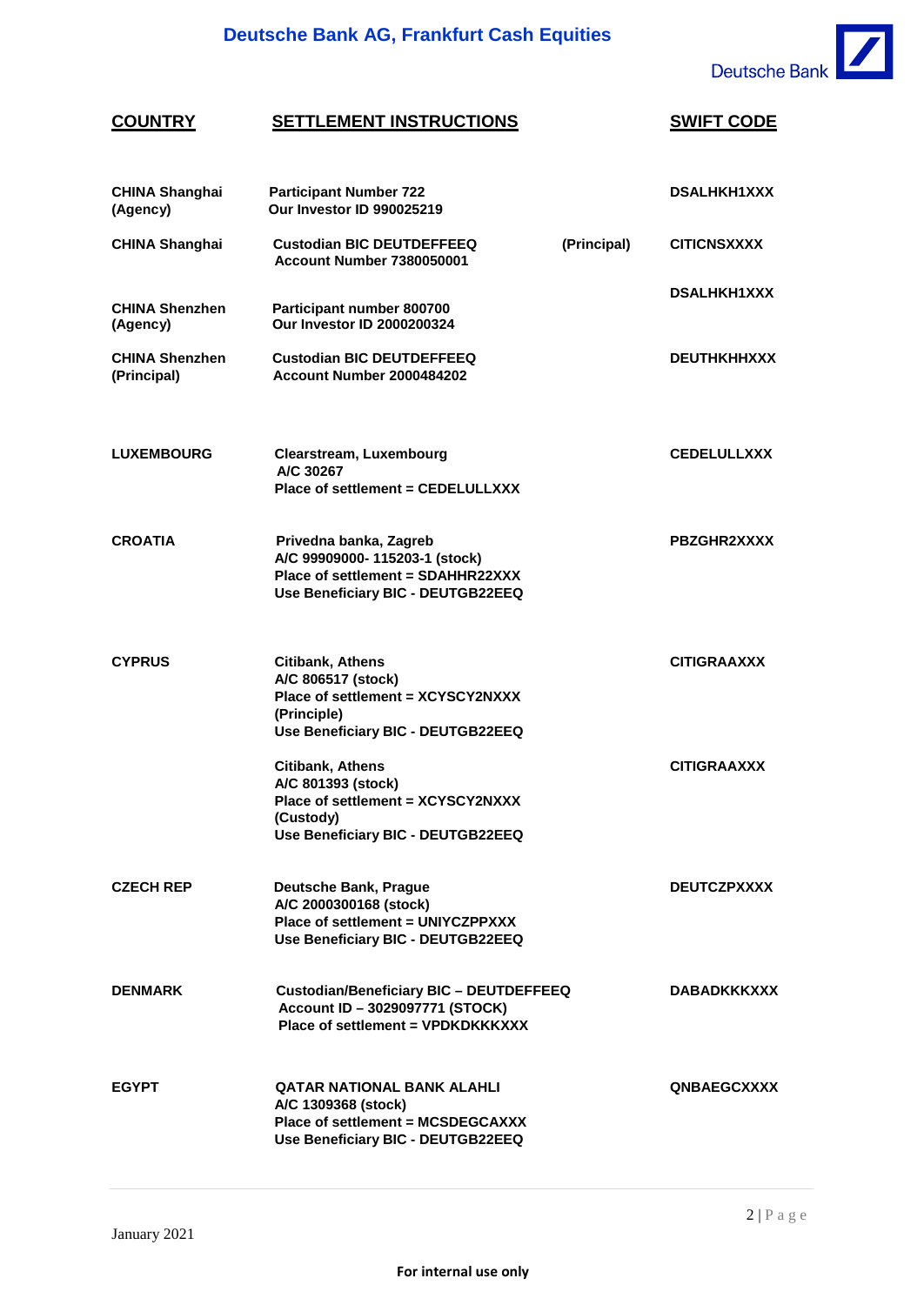

| <b>COUNTRY</b>   | <b>SETTLEMENT INSTRUCTIONS</b>                                                                                                                                           | <b>SWIFT CODE</b>  |
|------------------|--------------------------------------------------------------------------------------------------------------------------------------------------------------------------|--------------------|
| <b>EUROCLEAR</b> | <b>Euroclear, Brussels</b><br>A/C 77838<br>Place of settlement = MGTCBEBEXXX                                                                                             | <b>MGTCBEBEECL</b> |
| <b>ESTONIA</b>   | <b>SWEDBANK AS</b><br>A/c no: 99103794855<br>Place of settlement = ECSDEE2XXXX                                                                                           | <b>HABAEE2XXXX</b> |
| <b>FINLAND</b>   | Nordea Bank AB (publ), Finnish Branch<br>Place of settlement = APKEFIHHXXX                                                                                               | <b>NDEAFIHHXXX</b> |
| <b>FRANCE</b>    | <b>Deutsche Bank Custody, NV</b><br>Place of settlement = SICVFRPPXXX                                                                                                    | DEUTNL2AXXX        |
| <b>GERMANY</b>   | <b>Deutsche Bank, Frankfurt</b><br>Stock A/C 100970228300<br>KV - 7015<br>Place of settlement = DAKVDEFFXXX<br>(For Cedel/ Clearstream Banking Frankfurt)<br>Acc: C67015 | <b>DEUTDEFFCUS</b> |
|                  | Place of settlement = CEDELULLXXX                                                                                                                                        |                    |
| <b>GREECE</b>    | Agency:<br>Citibank, Athens<br>A/C 986982 (stock)<br>Place of settlement = HCSDGRAAXXX<br>Use Beneficiary BIC - DEUTGB22EEQ                                              | <b>CITIGRAAXXX</b> |
|                  | Custody:<br><b>Citibank, Athens</b><br>A/C 986981 (stock)<br>Place of settlement = HCSDGRAAXXX<br>Use Beneficiary BIC - DEUTGB22EEQ                                      | <b>CITIGRAAXXX</b> |
| <b>HONGKONG</b>  | <b>Deutsche Securities Asia Ltd</b><br><b>CCASS ID. B01323</b><br>A/C B0132334 (stock)<br>Place of settlement = XHKCHKH1XXX                                              | <b>DSALHKH1XXX</b> |
| <b>HUNGARY</b>   | DB Budapest (KELR code to be used)<br>A/c 1002002624 (stock)<br>Place of settlement = KELRHUHBXXX<br>Use Beneficiary BIC - DEUTGB22EEQ                                   | 0390 (KELR)        |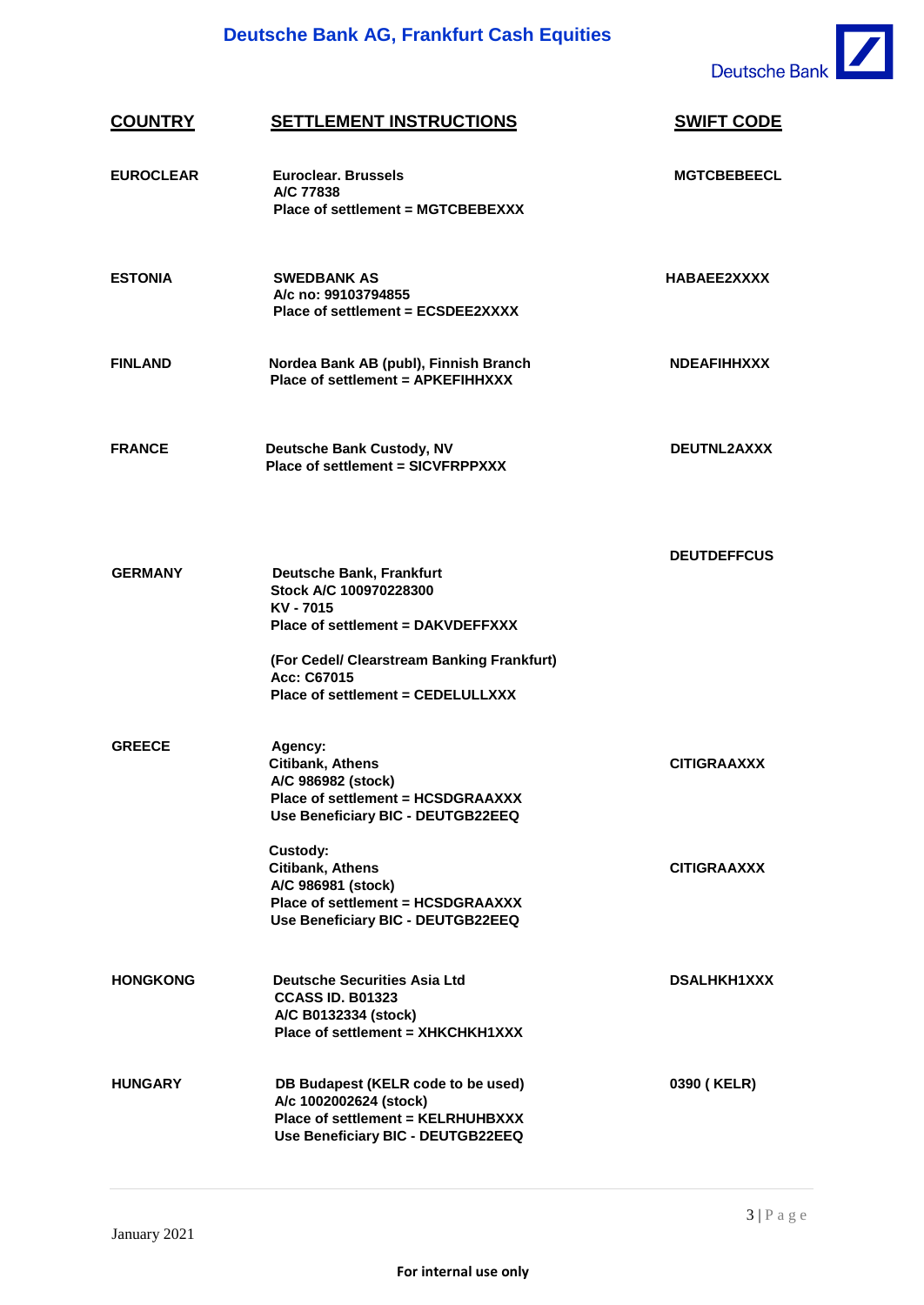

## **COUNTRY SETTLEMENT INSTRUCTIONS SWIFT CODE**

| <b>ICELAND</b><br>A/C 41568 | Glitnir Bank, Reykjavik<br>Place of settlement = ICSDISR1XXX<br>Use Beneficiary BIC - DEUTGB22EEQ                                                               | <b>GLITISREXXX</b> |
|-----------------------------|-----------------------------------------------------------------------------------------------------------------------------------------------------------------|--------------------|
| <b>INDONESIA</b>            | Deutsche Bank, Jakarta<br>A/C 2053934001 (stock)<br>Place of settlement = KSEIIDJAXXX                                                                           | <b>DEUTIDJAXXX</b> |
| <b>ISRAEL</b>               | <b>Bank Leumi, Tel Aviv</b><br>A/C 1080043803221 (stock)<br>Place of settlement = XTAEILITXXX<br>Use Beneficiary BIC - DEUTGB22EEQ                              | <b>LUMIILITBSC</b> |
| <b>ITALY</b>                | Deutsche Bank, Milan<br>Place of settlement = MOTIITMMXXX                                                                                                       | <b>DEUTDEFFCUS</b> |
| <b>JAPAN</b>                | <b>Deutsche Securities Inc, Tokyo</b><br>Place of settlement = JJSDJPJTXXX<br>A/C 690 (stock)                                                                   | <b>DEUTJPJ9EQT</b> |
| <b>JORDAN</b>               | The Bank of Jordan, Jordan<br>A/C 2010002383 (stock)<br>Place of settlement = SEDCJOAXXXX<br>Use Beneficiary BIC - DEUTGB22EEQ                                  | <b>BJORJOAXXX</b>  |
| <b>KENYA</b>                | Stanbic Bank Kenya Ltd (Nairobi)<br>Account Number NR00801 (stock)<br>Cash A/C 100000485758<br>Place of sett = XNAIKEN1XXX<br>Use Beneficiary BIC - DEUTGB22EEQ | <b>SBICKENXXXX</b> |
| <b>KOREA</b>                | <b>Agency</b><br>Account Number 00058-00-2<br>Place of sett = KSDCKRSEWXXX                                                                                      | <b>DSALKRS1XXX</b> |
|                             | <b>Principal</b><br><b>Custodian BIC DEUTDEFFEEQ</b><br>Account Number 914214001                                                                                | <b>DEUTKRSEXXX</b> |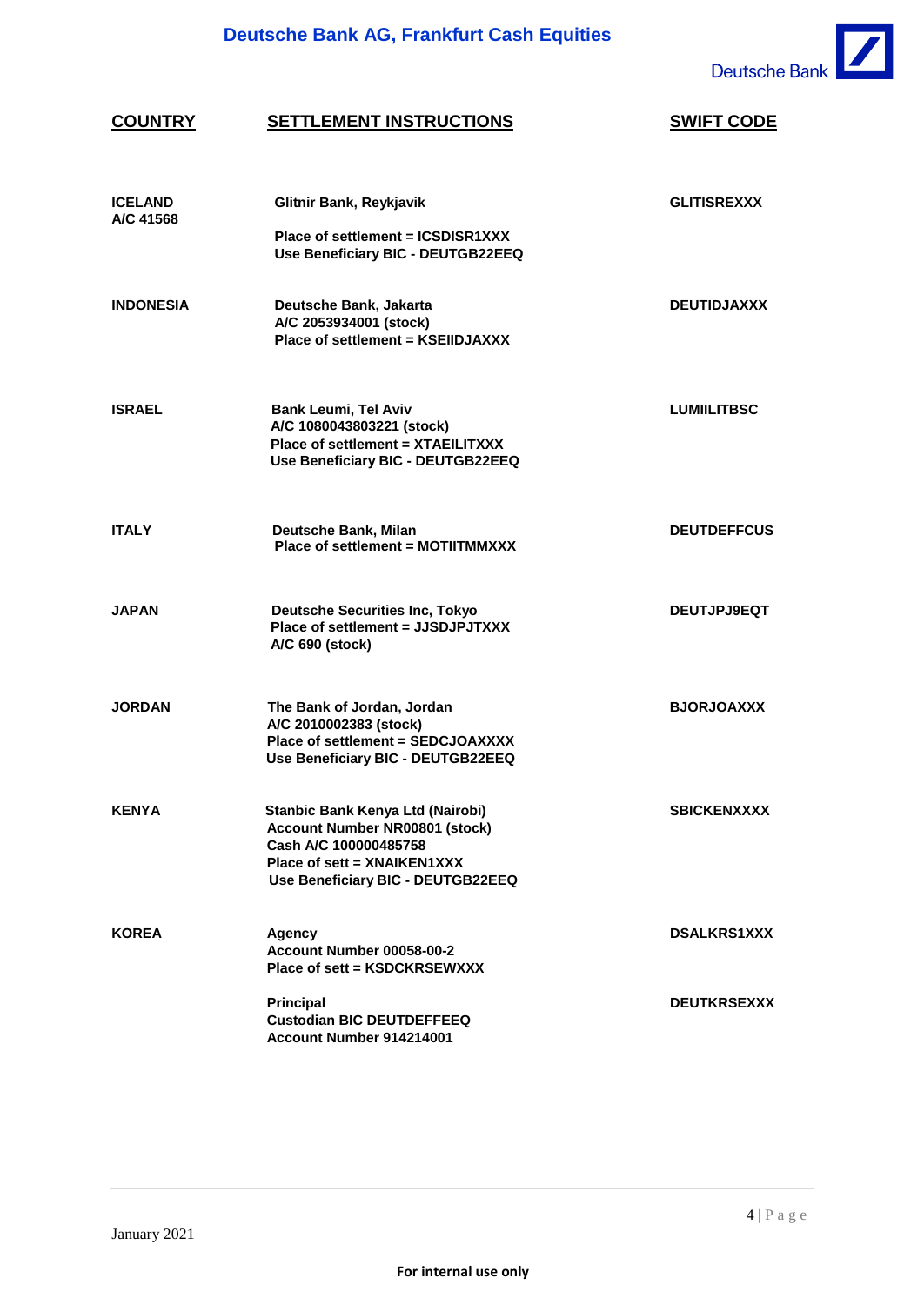

# **COUNTRY SETTLEMENT INSTRUCTIONS SWIFT CODE**

| <b>LATVIA</b>    | <b>SWEDBANK, Latvia</b><br>Place of Sett: LCDELV22XXX<br>Use Beneficiary BIC - DEUTGB22EEQ<br>A/c 22-V00171763                                                                                                       | HABAEE2XXXX                              |
|------------------|----------------------------------------------------------------------------------------------------------------------------------------------------------------------------------------------------------------------|------------------------------------------|
| <b>LEBANON</b>   | <b>HSBC Bank Middle East, Beirut</b><br>A/C 001010396301<br>Place of settlement = MIDRLBBEXXX<br>Use Beneficiary BIC - DEUTGB22EEQ                                                                                   | <b>BBMELBBXXX</b>                        |
| <b>LITHUANIA</b> | Hansa Bank, Vilnius<br>CSDL account 9621102<br>A/C 22-V95105 (stock)<br>Place of settlement = LCDELV22XXX<br>Use Beneficiary BIC - DEUTGB22EEQ                                                                       | HABALT22XXX                              |
| <b>MALAYSIA</b>  | Agency:<br><b>Custodian BIC DSALHKH1XXX</b><br>A/C Number 000910334001<br>CSD a/c: 230-001-027853969<br><b>Principal:</b><br><b>Custodian BIC DEUTDEFFEEQ</b><br>CSD a/c: 230-001-063753305<br>A/C Number 2330984002 | <b>DEUTMYKLXXX</b><br><b>DEUTMYKLXXX</b> |
| <b>MEXICO</b>    | Banco Santander serfin, S.A A/C 1031867 (Stock)<br>Place of settlement = INDEMXMMXXX                                                                                                                                 | <b>BMSXMXMMSSS</b>                       |
| <b>MORROCCO</b>  | Agency:<br><b>BMCE, Casablanca</b><br>A/C 780001260089443/10002 (stock)<br>Place of settlement = MAROMAM1XXX<br>Use Beneficiary BIC - DEUTGB22EEQ                                                                    | <b>BMCEMAMCXX</b>                        |
|                  | Custody:<br><b>BMCE, Casablanca</b><br>A/C 780001260089443/10001 (stock)<br>Place of settlement = MAROMAM1XXX<br>Use Beneficiary BIC - DEUTGB22EEQ                                                                   | <b>BMCEMAMCXX</b>                        |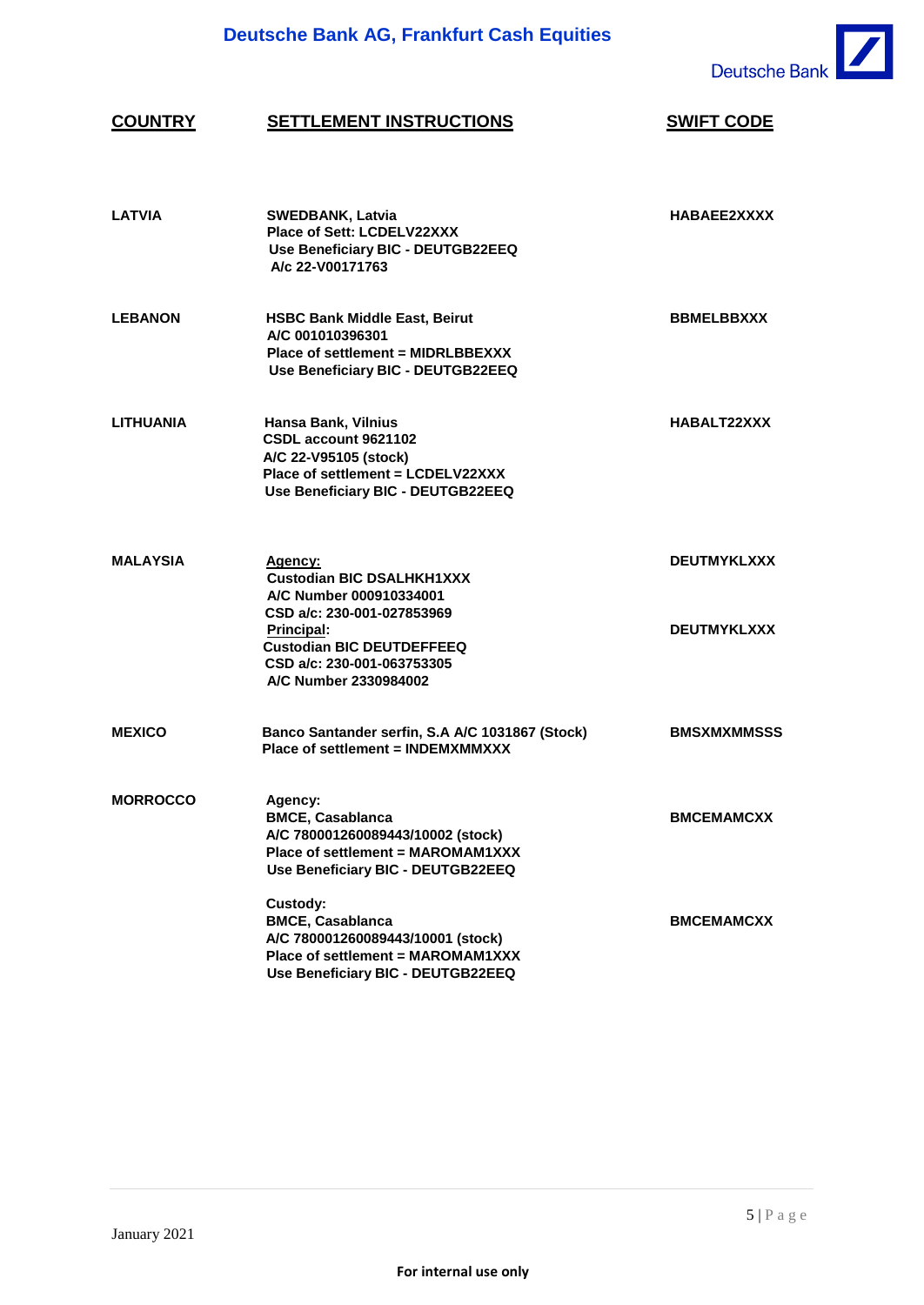

### **COUNTRY SETTLEMENT INSTRUCTIONS SWIFT CODE NETHERLANDS Deutsche Bank, Amsterdam A/C 265394538 (stock) Place of settlement = NECINL2AXXX DEUTNL2AXXX NEW ZEALAND National Nominees Limited NATANZ22XXX A/C 655765 Place of settlement = RBNZNZ22XXX NIGERIA Stanbic Bank Lagod Ltd, lagos A/C 201097 Place of settlement = CSCYNGLA SBICNGLXXXX Use Beneficiary BIC - DEUTGB22EEQ NORWAY Skandinaviska Enskilda Banken AB, Place of Settlement = VPSNNOKKXXX ESSENOKXXXX OMAN HSBC Bank Middle East, Muscat A/C 002-135143-055 (Stock) Place of settlement = MDSROMR1XXX Use Beneficiary BIC - DEUTGB22EEQ BBMEOMRXXX PAKISTAN Deutsche Bank AG, Karachi Prop: A/C 721324003 (Stock) Place of settlement = CDCPPKK1XXX Depository Account at CDC level: 00521-13240 DEUTPKKAXXX Agency: A/C 721324004 (Stock) Place of settlement = CDCPPKK1XXX Depository Account at CDC level: 00521-13315 PHILIPPINES Deutsche Bank, Manila A/C 12020354008 (Stock) Place of settlement = PHCDPHM1XXX DEUTPHMMXXX**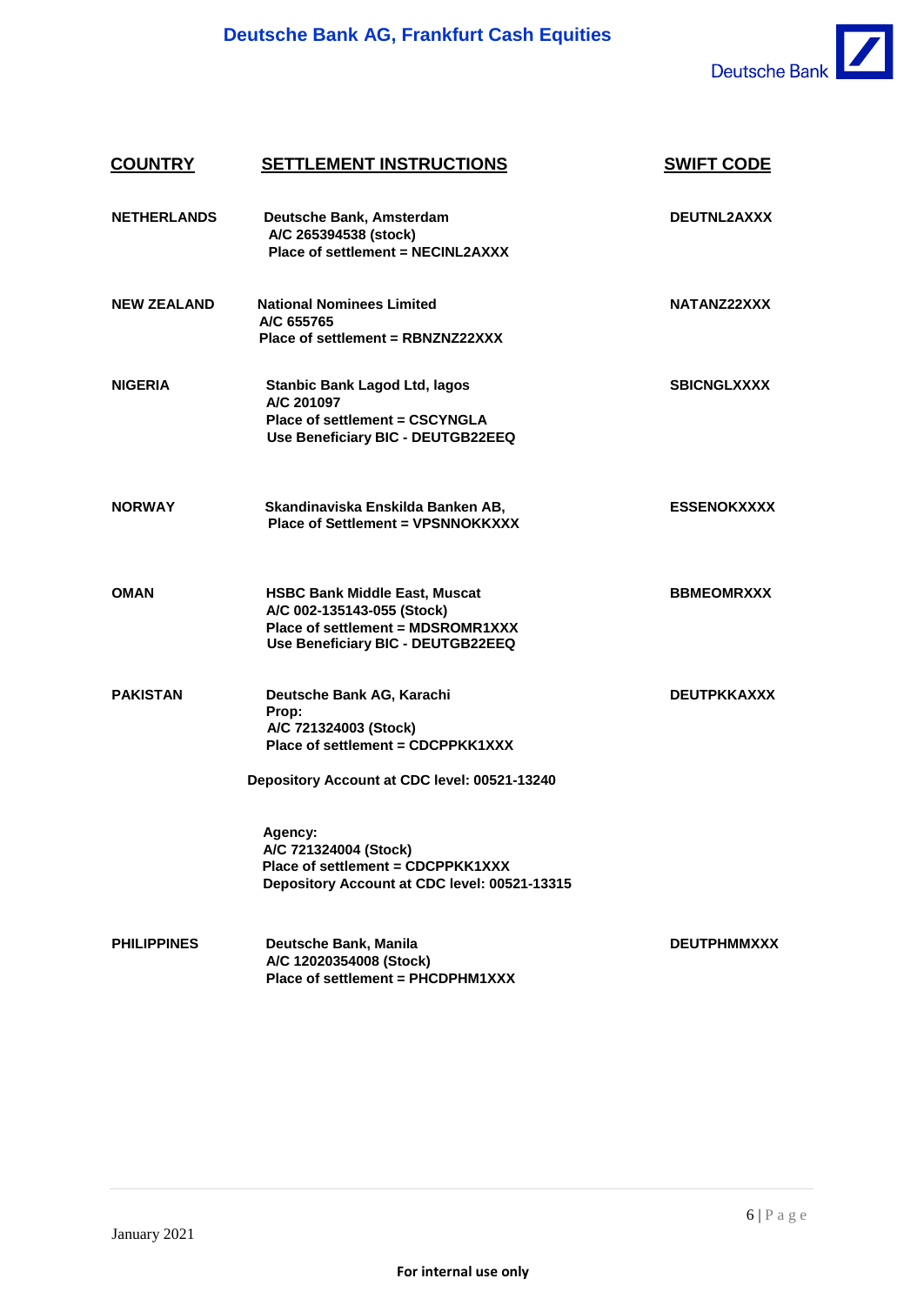

| <b>POLAND</b>   | Custody:                                                                                                                                                                                                                                |                    |
|-----------------|-----------------------------------------------------------------------------------------------------------------------------------------------------------------------------------------------------------------------------------------|--------------------|
|                 | Deutsche Bank Polska SA, Warsaw<br>A/C 8003001 (Stock)<br>Place of settlement = KDPWPLPWXXX<br>Use Beneficiary BIC - DEUTGB22EEQ                                                                                                        | <b>DEUTPLPXXXX</b> |
|                 | Agency:<br>Deutsche Bank Polska SA, Warsaw<br>A/C 8003000 (Stock)<br>Place of settlement = KDPWPLPWXXX<br>Use Beneficiary BIC - DEUTGB22EEQ                                                                                             | <b>DEUTPLPXXXX</b> |
| <b>PORTUGAL</b> | Deutsche Bank, Amsterdam<br>A/C 265394600 (Stock)<br>Place of settlement = IBLSPTPPXXX                                                                                                                                                  | <b>DEUTNL2AXXX</b> |
| <b>QATAR</b>    | <b>HSBC Bank Middle East, Qatar</b><br>Deutsche Bank AG London A/C 001-044387-088(stock)<br><b>DSM NIN NO: 266254</b><br>Place of settlement= DSMDQAQAXXX<br>Use Beneficiary BIC - DEUTGB22EEQ                                          | <b>BBMEQAQXXXX</b> |
| ROMANIA         | CITIBANK EUROPE PLC, DUBLIN (BUCHAREST)<br>A/C 1550415014<br>Place of settlement = DECNROBUXXX<br>Use Beneficiary BIC - DEUTGB22EEQ                                                                                                     | <b>CITIROBUXXX</b> |
| <b>RUSSIA</b>   | <b>AO RAIFFEISENBANK</b><br><b>Place of settlement = NADCRUMMXXX</b><br>NSD A/C: TL1607260017/000000000000000000 (DVP & FOP)<br>SAFE: K40030380004/03038001 (DVP & FOP)<br>Use Beneficiary BIC - DEUTGB22EEQ                            | <b>RZBMRUMMXXX</b> |
| SAUDI ARABIA    | SAUDI BRITISH BANK (RIYADH)<br>A/C 086-003969-123 (Stock)<br>Place of settlement = TSSMSAR1XXX<br>(Clearing through agent HSBC, please use the above SSI's)<br>Use Beneficiary BIC - DEUTGB22EEQ                                        | <b>SABBSARIXXX</b> |
|                 | <b>Deutsche Securities Saudi Arabia</b><br>A/C 20041254001<br>Place of settlement = TSSMSAR1XXX<br>(Clearing through agent DSSA (Deutsche Securities Saudi Arabia),<br>Please use the above SSI's)<br>Use Beneficiary BIC - DEUTGB22EEQ | <b>DEUTSARACUS</b> |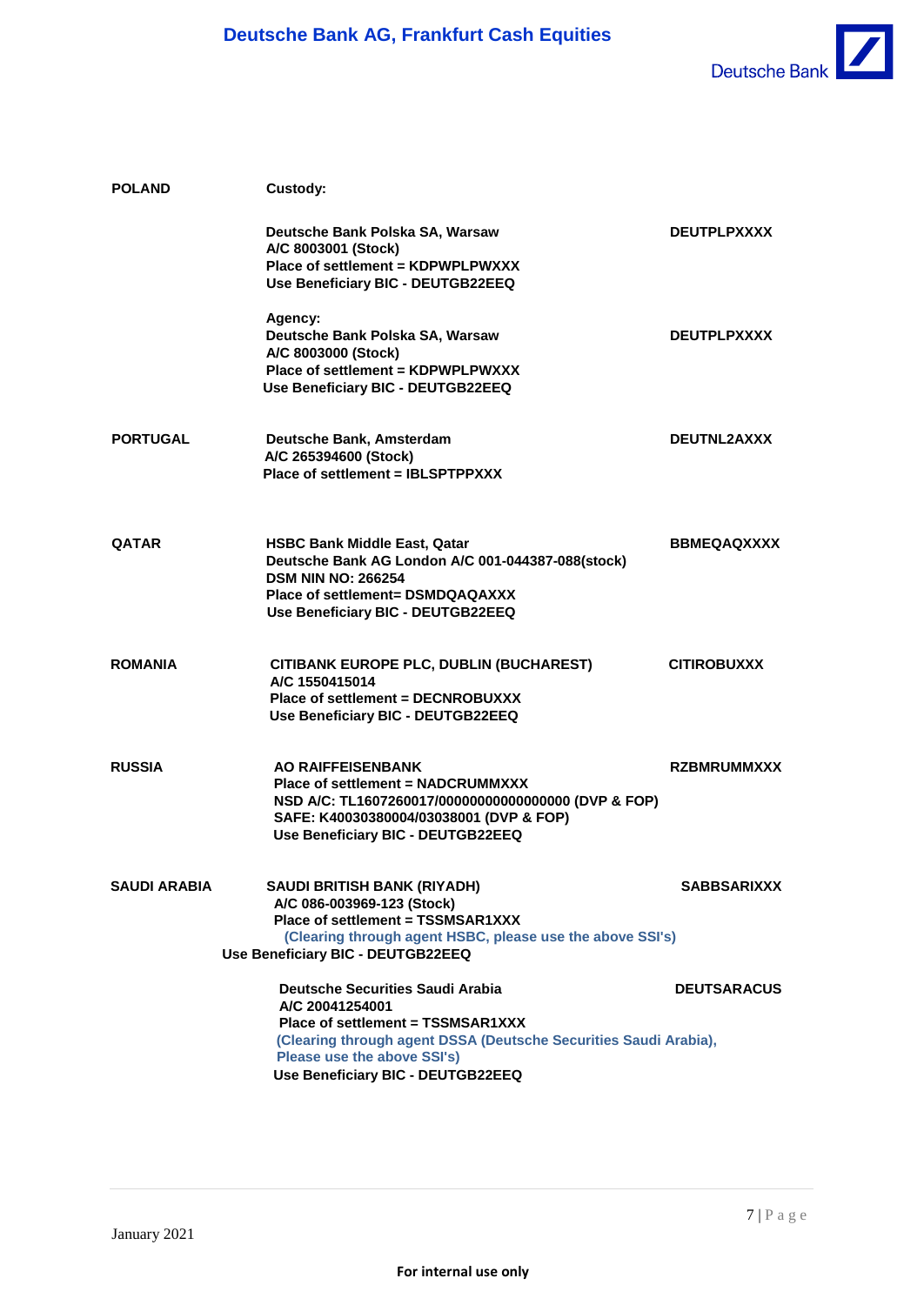

| <b>COUNTRY</b>                             | <b>SETTLEMENT INSTRUCTIONS</b>                                                                                                                                                                                                             | <b>SWIFT CODE</b>  |
|--------------------------------------------|--------------------------------------------------------------------------------------------------------------------------------------------------------------------------------------------------------------------------------------------|--------------------|
| <b>SINGAPORE</b>                           | <b>Deutsche Bank, Singapore</b><br>A/C 27222214000 (Stock)<br><b>Place of Settlement = CDPLSGSGXXX</b>                                                                                                                                     | <b>DEUTSGSGCUS</b> |
| <b>SLOVENIA</b>                            | Clear-stream, Luxembourg                                                                                                                                                                                                                   | <b>CEDELULLXXX</b> |
| A/C 15301 (Stock)                          | Place of settlement = CEDELULLXXX<br>Use Beneficiary BIC - DEUTGB22EEQ                                                                                                                                                                     |                    |
| <b>SOUTH AFRICA</b>                        | <b>Standard Bank of SA, Johannesburg</b><br>A/C 400601605 (Stock)<br>Place of settlement = STRAZAJJXXX<br>Use Beneficiary BIC - DEUTGB22EEQ                                                                                                | <b>SBZAZAJJXXX</b> |
| <b>SPAIN</b><br>Individual (prop) account: | <b>Deutsche Bank SAE</b><br>A/C 150001522<br><b>Beneficiary: DEUTDEFFEEQ</b><br>Place of settlement = IBRCESMMXXX<br>IBRCDEUTESBBXXX000000026I0EX0000011<br>Financial Intermediary account: IBRCDEUTESBBXXX000000027F0EX0000006 (for OAUX) | <b>DEUTESBBXXX</b> |
|                                            |                                                                                                                                                                                                                                            |                    |
| <b>SRI LANKA</b>                           | <b>Deutsche Bank AG (Colombo)</b><br>A/C 458074001<br>Place of settlement = CDSPLKLCXXX                                                                                                                                                    | <b>DEUTLKLXXXX</b> |
| <b>SWEDEN</b>                              | Skandinaviska Enskilda Banken, Stockholm<br>A/C 01-100361065 (stock)                                                                                                                                                                       | <b>ESSESESSXXX</b> |
|                                            | Place of settlement = VPCSSESSXX                                                                                                                                                                                                           |                    |
| <b>SWITZERLAND</b>                         | <b>CREDIT SUISSE (ZURICH)</b><br><b>SEGA ID DE113863</b><br>A/C 0835-2422354-95-000 (Stock)<br>Place of settlement: INSECHZZXXX                                                                                                            | <b>CRESCHZZXXX</b> |
| <b>TAIWAN</b>                              | Agency<br><b>Broker Number 1530</b><br><b>Custodian BIC DSALTWT1XXX</b>                                                                                                                                                                    | <b>DSALTWT1XXX</b> |
|                                            |                                                                                                                                                                                                                                            |                    |
|                                            | <b>Principal</b>                                                                                                                                                                                                                           |                    |
|                                            | <b>Custodian BIC DEUTDEFFEEQ</b><br><b>Account no: 711754000</b>                                                                                                                                                                           | <b>DEUTTWTPXXX</b> |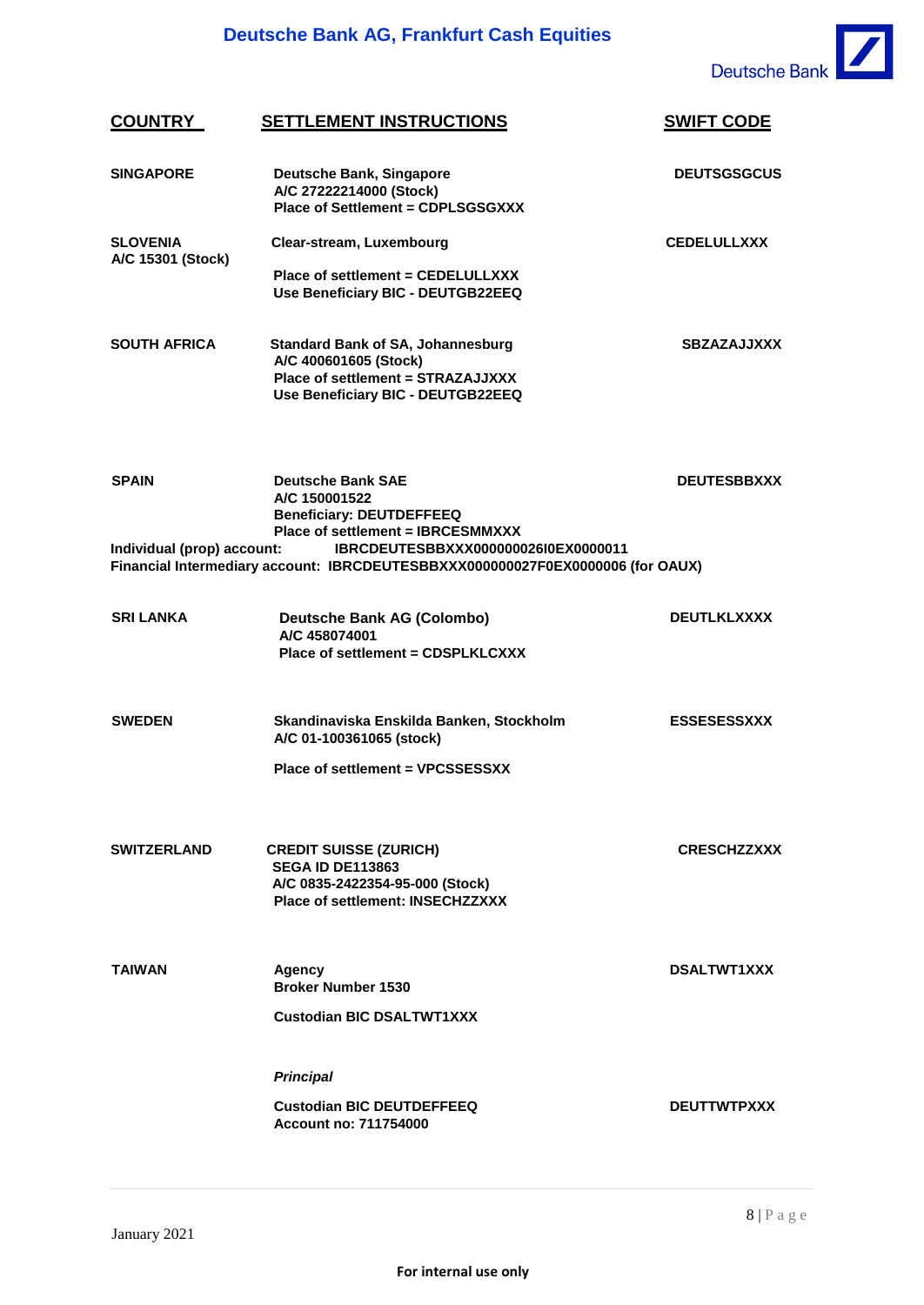

| <b>THAILAND</b> | Deutsche Bank, Bangkok<br>A/C 2020024004 (Stock)<br>Place of settlement = TSDCTHBKXXX                                                           | <b>DEUTTHBKXXX</b> |
|-----------------|-------------------------------------------------------------------------------------------------------------------------------------------------|--------------------|
|                 |                                                                                                                                                 |                    |
| <b>TURKEY</b>   | Deutsche Bank, Istanbul<br>A/C 100604 (Stock)                                                                                                   | <b>DEUTTRISCUS</b> |
|                 | Place of settlement = TVSBTRISXXX                                                                                                               |                    |
|                 | Use Beneficiary BIC - DEUTGB22EEQ                                                                                                               |                    |
|                 | <b>Warrants</b><br>DEUTSCHE BANK A. S. (ISTANBUL)<br>A/C 101653 (stock)<br>Use Beneficiary BIC - DEUTGB22EEQ                                    | <b>DEUTTRISCUS</b> |
| UK              | <b>CREST</b><br><b>Participant ID ORQAN</b><br>Place of settlement = CRSTGB22XXX                                                                |                    |
| UNITED ARAB     |                                                                                                                                                 |                    |
| <b>EMIRATES</b> | DIFX- DSS, Dubai<br>A/C 20001804002                                                                                                             | <b>DEUTAEADXXX</b> |
|                 | <b>Custodian BIC DEUTGB22EEQ</b>                                                                                                                |                    |
|                 | Cash a/c 2000180050 (USD)                                                                                                                       |                    |
|                 | <b>Place of Settlement = DIFXAEAAXXX</b>                                                                                                        |                    |
|                 | Use Beneficiary BIC - DEUTGB22EEQ                                                                                                               |                    |
|                 | DFM-DSS, Dubai<br>A/C 20001804002<br><b>Custodian BIC DEUTGB22EEQ</b><br>Place of settlement = DFMTAEA1XXX<br>Use Beneficiary BIC - DEUTGB22EEQ | <b>DEUTAEADXXX</b> |
|                 | ADSM - DSS, Dubai<br>A/C 20001804001<br><b>NIN GBR00000007605C</b><br>Place of settlement = ADSEAEA1XXX<br>Use Beneficiary BIC - DEUTGB22EEQ    | <b>DEUTAEADXXX</b> |
|                 | <b>Dubai Cross Border SSI</b><br>Account: 20001804002<br><b>Custodian BIC DEUTGB22EEQ</b>                                                       | <b>DEUTAEADXXX</b> |